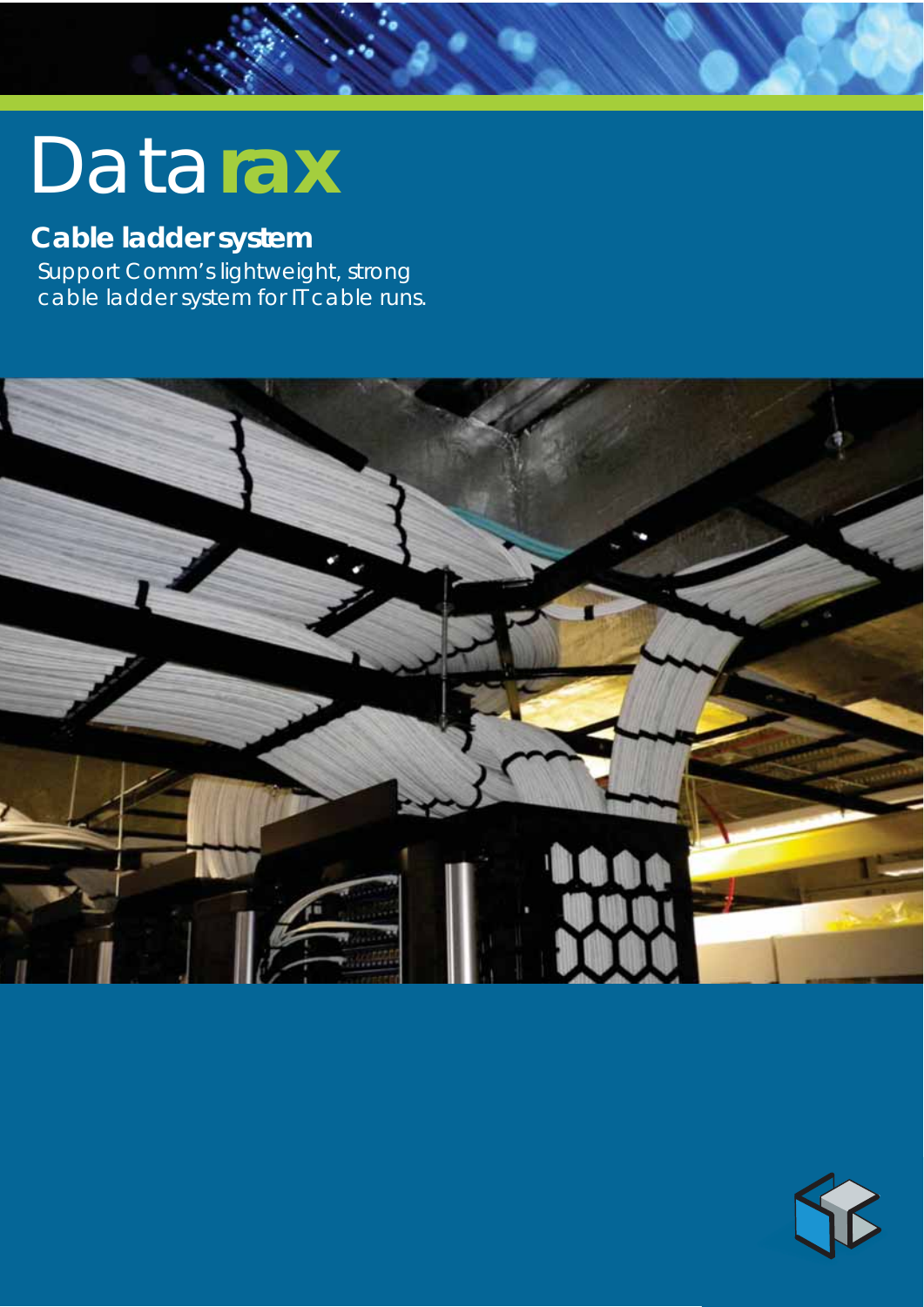**The Datarax IT cable ladder system allows the Network Installer to organise, store and deliver bundles of cables between cabinets, racks and equipment rooms, offering mechanical support for long runs of cables.**

Datarax combines the features of cable ladder, tray and basket, offering great flexibility in installation and protection. The system features a light weight, robust and strong steel construction with a powder coat finish for long lasting durability.

Available in a variety of widths, heights and lengths, the system can be used horizontally or vertically, allowing optimum flexibility.

Datarax mounts to floors, walls, ceilings, racks, and cabinets, enabling cable support between and over cabinet's racks, along walls and suspended from the ceiling. A full range of fittings and accessories is available which allow a gradual bend radius to ensure maximum quality data transmission.

 The system can also be powder coated in a range of colours to fit with your requirements. Datarax has been used within the technology, telecommunication, government and healthcare markets.

- Supplied in lightweight, 3 metre lengths (shorter lengths are available).
- Datarax is supplied in a standard black powder coated finish but other colours are available.
- A full complement of fittings and accessories.
- Datarax system can be supplied to meet the design and installation requirements of most projects.
- Accessories allow a gradual bend for all cabling.
- **Easily configured for new and existing cable routing.**
- **Mounts to floors, walls, ceilings, equipment racks, and cabinets.** 
	- Supports horizontal, vertical and overhead cable management.
	- The system is open on both sides and at the bottom to allow cables to enter and exit easily.

## **Specification**

- Polyester Powder coated Black as standard (other colours available upon request).
- 100mm to 900mm wide as standard (custom widths available).
- 3m standard length (other lengths available upon request).
- Material thickness 3mm
- Side rail 50mm x 15mm channel
- Cross Rung spacing 300mm centre to centre
- Cross Rung dimensions 25mm x 15mm channel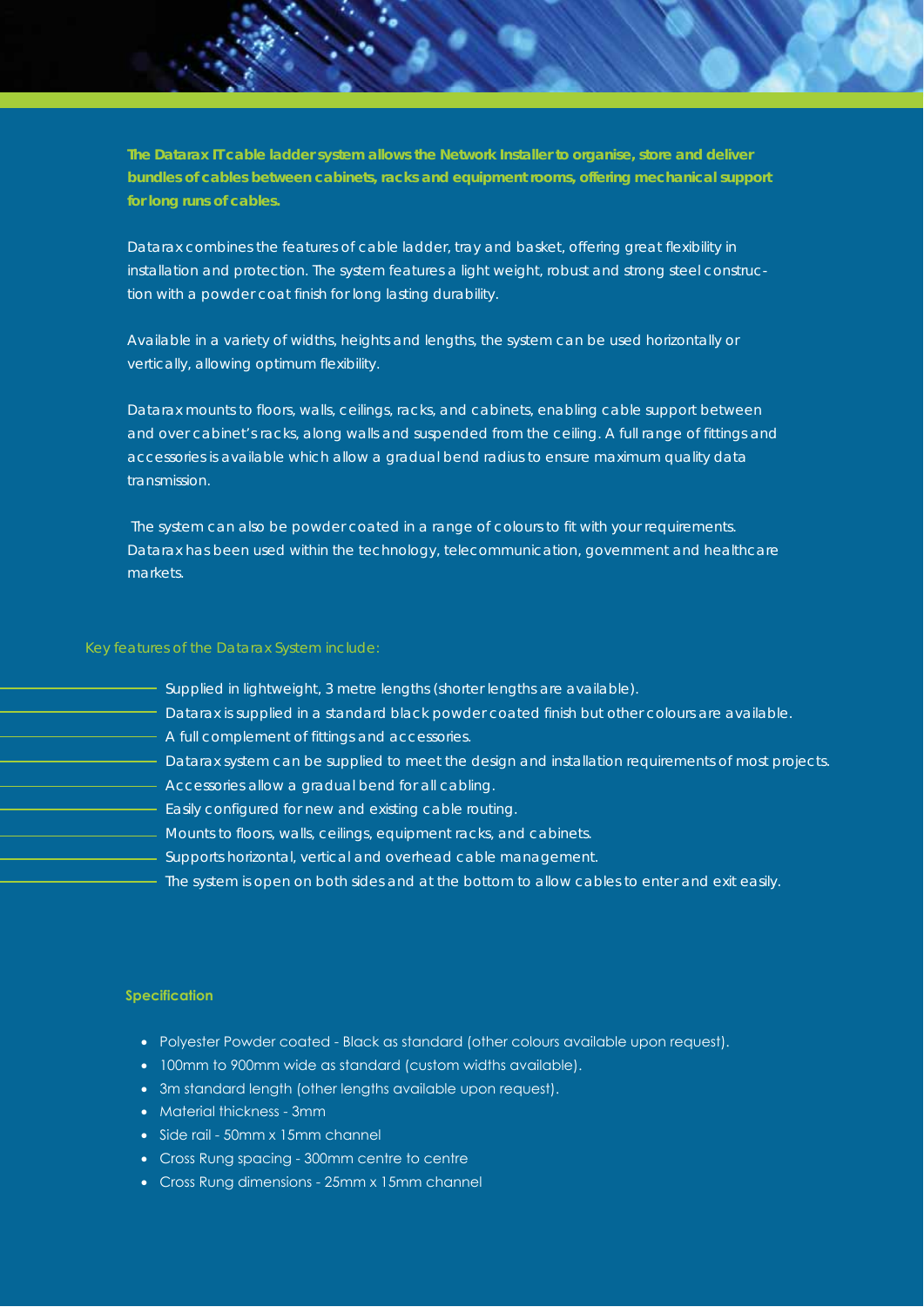





• Datarax Ladder



• Couplers (adjustable)



• Cable Post Retainers



• Ceiling Bracket



• Double J Hanger



• External or Internal Riser